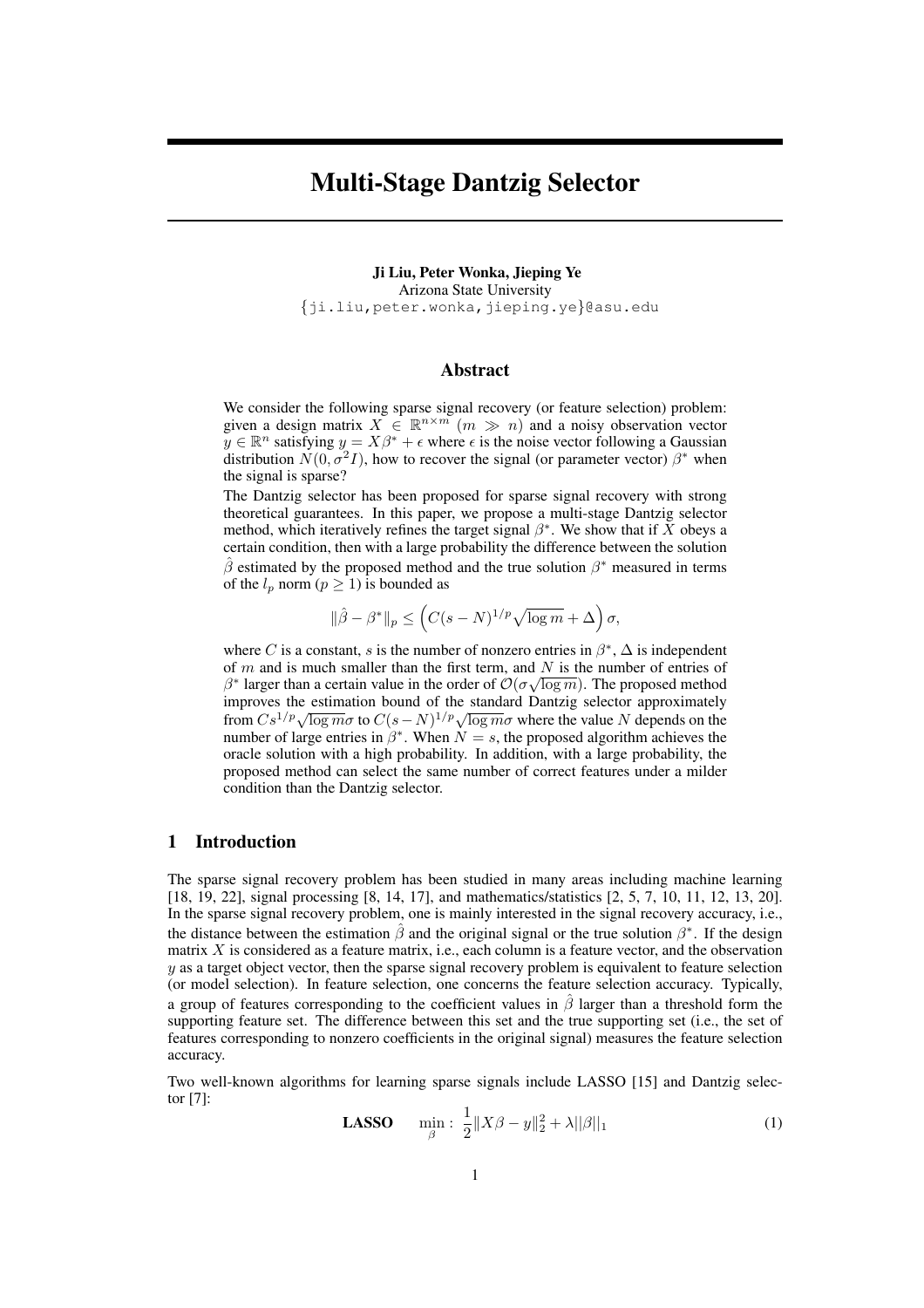**Dantzig Selector** 
$$
\min_{\beta} : ||\beta||_1
$$
  
s.t. :  $||X^T(X\beta - y)||_{\infty} \le \lambda$  (2)

Strong theoretical results concerning LASSO and Dantzig selector have been established in the literature [4, 5, 7, 17, 20, 22].

### 1.1 Contributions

In this paper, we propose a multi-stage procedure based on the Dantzig selector, which estimates the supporting feature set  $F_0$  and the signal  $\hat{\beta}$  iteratively. The intuition behind the proposed multistage method is that feature selection and signal recovery are tightly correlated and they can benefit from each other: a more accurate estimation of the supporting features can lead to a better signal recovery and a more accurate signal recovery can help identify a better set of supporting features. In the proposed method, the supporting set  $F_0$  starts from an empty set and its size increases by one after each iteration. At each iteration, we employ the basic framework of Dantzig selector and the information about the current supporting feature set  $F_0$  to estimate the new signal  $\hat{\beta}$ . In addition, we select the supporting feature candidates in  $F_0$  among all features in the data at each iteration, thus allowing to remove incorrect features from the previous supporting feature set.

The main contributions of this paper lie in the theoretical analysis of the proposed method. Specifically, we show: 1) the proposed method can improve the estimation bound of the standard Dantzig cally, we show: 1) the proposed method can improve the estimation bound of the standard Dantzig selector approximately from  $Cs^{1/p}\sqrt{\log m\sigma}$  to  $C(s - N)^{1/p}\sqrt{\log m\sigma}$  where the value N depends on the number of large entries in  $\beta^*$ ; 2) when  $N = s$ , the proposed algorithm can achieve the oracle solution with a high probability; 3) with a high probability, the proposed method can select the same number of correct features under a milder condition than the standard Dantzig selector method. The numerical experiments validate these theoretical results.

#### 1.2 Related Work

Sparse signal recovery without the observation noise was studied in [6]. It has been shown that under certain irrepresentable conditions, the 0-support of the LASSO solution is consistent with the true solution. It was shown that when the absolute value of each element in the true solution is large enough, a weaker condition (coherence property) can guarantee the feature selection accuracy [5]. The prediction bound of LASSO, i.e.,  $||\overline{X}(\overline{\hat{\beta}} - \beta^*)||_2$ , was also presented. A comprehensive analysis for LASSO, including the recovery accuracy in an arbitrary  $l_p$  norm ( $p \ge 1$ ), was presented in [20]. In [7], the Dantzig selector was proposed for sparse signal recovery and a bound of recovery accuracy with the same order as LASSO was presented. An approximate equivalence between the LASSO estimator and the Dantzig selector was shown in [1]. In [11], the  $l_{\infty}$  convergence rate was studied simultaneously for LASSO and Dantzig estimators in a high-dimensional linear regression model under a mutual coherence assumption. In [9], conditions on the design matrix  $X$  under which the LASSO and Dantzig selector coefficient estimates are identical for certain tuning parameters were provided.

Many heuristic methods have been proposed in the past, including greedy least squares regression [16, 8, 19, 21, 3], two stage LASSO [20], multiple thresholding procedures [23], and adaptive LASSO [24]. They have been shown to outperform the standard convex methods in many practical applications. It was shown [16] that under an irrepresentable condition the solution of the greedy least squares regression algorithm (also named OMP or forward greedy algorithm) guarantees the feature selection consistency in the noiseless case. The results in [16] were extended to the noisy case [19]. Very recently, the results were further improved in [21] by considering arbitrary loss functions (not necessarily quadratic). In [3], the consistency of OMP was shown under the mutual incoherence conditions. A multiple thresholding procedure was proposed to refine the solution of LASSO or Dantzig selector [23]. An adaptive forward-backward greedy algorithm was proposed [18], and it was shown that under the restricted isometry condition the feature selection consistency is achieved if the minimal nonzero entry in the true solution is larger than  $\mathcal{O}(\sigma\sqrt{\log m})$ . The adaptive LASSO was proposed to adaptively tune the weight value for the  $L_1$  penalty, and it was shown to enjoy the oracle properties [24].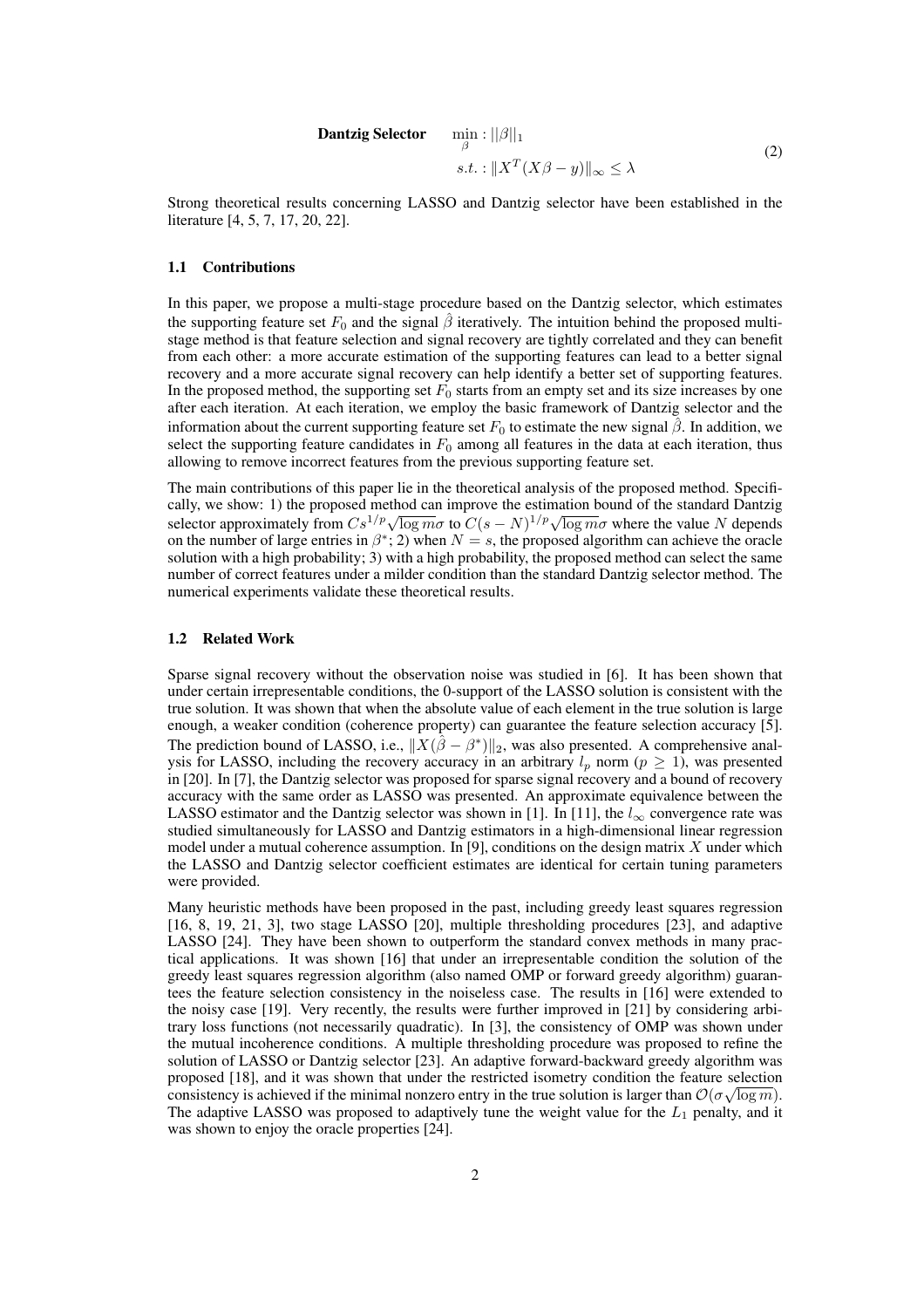#### 1.3 Definitions, Notations, and Basic Assumptions

We use  $X \in \mathbb{R}^{n \times m}$  to denote the design matrix and focus on the case  $m \gg n$ , i.e., the signal dimension is much larger than the observation dimension. The correlation matrix A is defined as  $A = X^T X$  with respect to the design matrix. The noise vector  $\epsilon$  follows the multivariate normal distribution  $\epsilon \sim N(0, \sigma^2 I)$ . The observation vector  $y \in \mathbb{R}^n$  satisfies  $y = X\beta^* + \epsilon$ , where  $\beta^*$  denotes the original signal (or true solution).  $\hat{\beta}$  is used to denote the solution of the proposed algorithm. The α-supporting set ( $\alpha \ge 0$ ) for a vector  $\beta$  is defined as

$$
supp_{\alpha}(\beta) = \{j : |\beta_j| > \alpha\}.
$$

The "supporting" set of a vector refers to the 0-supporting set.  $F$  denotes the supporting set of the original signal  $\beta^*$ . For any index set S, |S| denotes the size of the set and  $\bar{S}$  denotes the complement of S in  $\{1, 2, 3, \ldots, m\}$ . In this paper, s is used to denote the size of the supporting set F, i.e.,  $s = |F|$ . We use  $\beta_S$  to denote the subvector of  $\beta$  consisting of the entries of  $\beta$  in the index set S. The  $l_p$  norm of a vector v is computed by  $||v||_p = \left(\sum_i v_i^p\right)^{1/p}$ , where  $v_i$  denotes the *i*th entry of v. The oracle solution  $\bar{\beta}$  is defined as  $\bar{\beta}_F = (X_F^T X_F)^{-1} X_F^T y$ , and  $\bar{\beta}_F = 0$ . We employ the following notation to measure some properties of a PSD matrix  $M \in \mathbb{R}^{K \times K}$  [20]:

$$
\mu_{M,k}^{(p)} = \inf_{u \in \mathbb{R}^k, |I| = k} \frac{\|M_{I,I}u\|_p}{\|u\|_p}, \quad \rho_{M,k}^{(p)} = \sup_{u \in \mathbb{R}^k, |I| = k} \frac{\|M_{I,I}u\|_p}{\|u\|_p},\tag{3}
$$

$$
\theta_{M,k,l}^{(p)} = \sup_{u \in \mathbb{R}^l, |I| = k, |J| = l, I \cap J = \varnothing} \frac{\|M_{I,J}u\|_p}{\|u\|_p},\tag{4}
$$

where  $p \in [1,\infty]$ , I and J are disjoint subsets of  $\{1,2,...,K\}$ , and  $M_{I,J} \in \mathbb{R}^{|I| \times |J|}$  is a submatrix of M with rows from the index set I and columns from the index set  $J$ . Additionally, we use the following notation to denote two probabilities:

$$
\eta_1' = \eta_1(\pi \log ((m - s)/\eta_1))^{-1/2}, \quad \eta_2' = \eta_2(\pi \log(s/\eta_2))^{-1/2}.
$$
 (5)

where  $\eta_1$  and  $\eta_2$  are two factors between 0 and 1. In this paper, if we say "large", "larger" or "the largest", it means that the absolute value is large, larger or the largest. For simpler notation in the computation of sets, we sometimes use " $S_1 + S_2$ " to indicate the union of two sets  $S_1$  and  $S_2$ , and use " $S_1 - S_2$ " to indicate the removal of the intersection of  $S_1$  and  $S_2$  from the first set  $S_1$ . In this paper, the following assumption is always admitted.

**Assumption 1.** We assume that  $s = |supp_0(\beta^*)| < n$ , the variable number is much larger than the feature dimension (i.e.  $m \gg n$ ), each column vector is normalized as  $X_i^T X_i = 1$  where  $X_i$ *indicates the ith column (or feature) of X, and the noise vector*  $\epsilon$  *follows the Gaussian distribution*  $N(0, \sigma^2 I)$ .

In the literature, it is often assumed that  $X_i^T X_i = n$ , which is essentially identical to our assump-In the interature, it is often assumed that  $\Lambda_i^T \Lambda_i = n$ , which is essentially identical to our assumption. However, this may lead to a slight difference of a factor  $\sqrt{n}$  in some conclusions. We have automatically transformed conclusions from related work according to our assumption when citing them in our paper.

### 1.4 Organization

The rest of the paper is organized as follows. We present our multi-stage algorithm in Section 2. The main theoretical results are summarized in Section 3 with detailed proofs given in the supplemental material. The numerical simulation is reported in Section 4. Finally, we conclude the paper in Section 5. All proofs can be found in the supplementary file.

## 2 The Multi-Stage Dantzig Selector Algorithm

In this section, we introduce the multi-stage Dantzig selector algorithm. In the proposed method, we update the support set  $F_0$  and the estimation  $\hat{\beta}$  iteratively; the supporting set  $F_0$  starts from an empty set and its size increases by one after each iteration. At each iteration, we employ the basic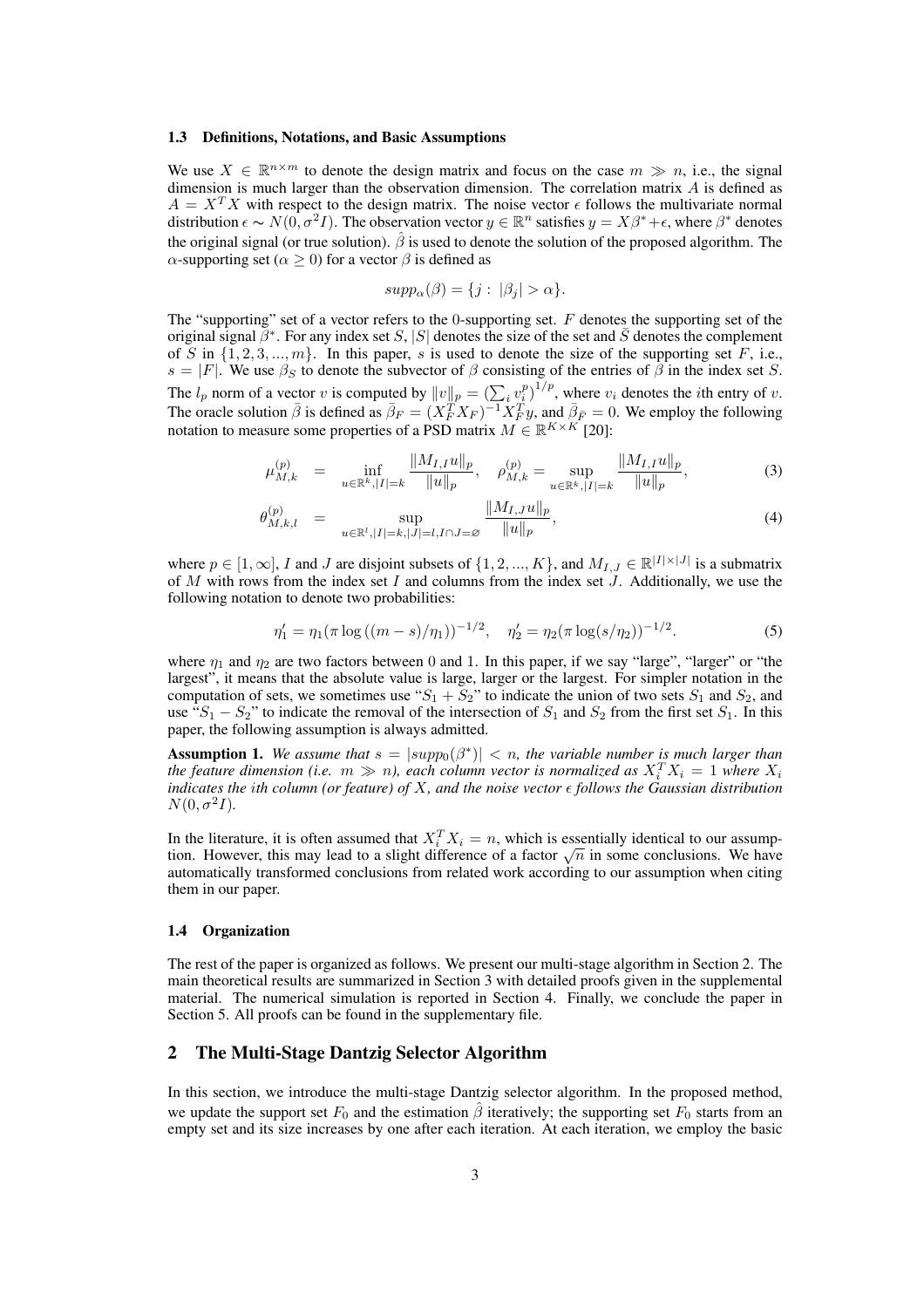framework of Dantzig selector and the information about the current supporting set  $F_0$  to estimate the new signal  $\hat{\beta}$  by solving the following linear program:

$$
\min \|\beta_{\bar{F}_0}\|_1
$$
  
s.t. 
$$
\|X_{\bar{F}_0}^T(X\beta - y)\|_{\infty} \le \lambda
$$

$$
\|X_{F_0}^T(X\beta - y)\|_{\infty} = 0.
$$

$$
(6)
$$

Since the features in  $F_0$  are considered as the supporting candidates, it is natural to enforce them to be orthogonal to the residual vector  $X\beta - y$ , i.e., one should make use of them for reconstructing the overestimation y. This is the rationale behind the constraint:  $||X_{F_0}^T(X\beta - y)||_{\infty} = 0$ . The other advantage is when all correct features are chosen, the proposed algorithm can be shown to converge to the oracle solution. The detailed procedure is formally described in Algorithm 1 below. Apparently, when  $F_0^{(0)} = \varnothing$  and  $N = 0$ , the proposed method is identical to the standard Dantzig selector.

## Algorithm 1 Multi-Stage Dantzig Selector

**Require:**  $F_0^{(0)}$ ,  $\lambda$ , N, X, y, **Ensure:**  $\hat{\beta}^{(N)}$ ,  $F_0^{(N)}$ 1: while i=0;  $i \le N$ ;  $i++$  do 2: Obtain  $\hat{\beta}^{(i)}$  by solving the problem (6) with  $F_0 = F_0^{(i)}$ 3: Form  $F_0^{(i+1)}$  as the index set of the  $i+1$  largest elements of  $\hat{\beta}^{(i)}$ . 4: end while

## 3 Main Results

### 3.1 Motivation

To motivate the proposed multi-stage algorithm, we first consider a simple case where some knowledge about the supporting features is known in advance. In standard Dantzig selector, we assume  $F_0 = \emptyset$ . If we assume that the features belonging to a set  $F_0$  are known as supporting features, i.e.,  $F_0 \subset F$ , we have the following result:

**Theorem 1.** Assume that assumption 1 holds. Take  $F_0 \subset F$  and  $\lambda = \sigma$  $\sqrt{2\log\left(\frac{m-s}{\eta_1}\right)}$  $\overline{a}$ *in the optimization problem* (6)*. If there exists some* l *such that*

$$
\mu^{(p)}_{A,s+l} - \theta^{(p)}_{A,s+l,l} \left( \frac{|\bar{F}_0 - \bar{F}|}{l} \right)^{1-1/p} > 0
$$

*holds, then with a probability larger than*  $1 - \eta_1'$ *, the l<sub>p</sub>-norm (* $1 \leq p \leq \infty$ *) of the difference between*  $\hat{\beta}$ , the solution of the problem (6), and the oracle solution  $\bar{\beta}$  is bounded as

$$
\|\hat{\beta} - \bar{\beta}\|_{p} \le \frac{\left[1 + \left(\frac{|\bar{F}_{0} - \bar{F}|}{l}\right)^{p-1}\right]^{1/p} (|\bar{F}_{0} - \bar{F}| + l2^{p})^{1/p}}{\mu_{A, s+l}^{(p)} - \theta_{A, s+l,l}^{(p)} \left(\frac{|\bar{F}_{0} - \bar{F}|}{l}\right)^{1-1/p}} \sigma \sqrt{2 \log\left(\frac{m-s}{\eta_{1}}\right)}\tag{7}
$$

and with a probability larger than  $1 - \eta_1' - \eta_2'$ , the l<sub>p</sub>-norm ( $1 \leq p \leq \infty$ ) of the difference between  $\hat{\beta}$ , the solution of the problem (6) and the true solution  $\beta^*$  is bounded as

$$
\|\hat{\beta} - \beta^*\|_p \le \frac{\left[1 + \left(\frac{|\bar{F}_0 - \bar{F}|}{l}\right)^{p-1}\right]^{1/p} (|\bar{F}_0 - \bar{F}| + l2^p)^{1/p}}{\mu_{A, s+l}^{(p)} - \theta_{A, s+l,l}^{(p)} \left(\frac{|\bar{F}_0 - \bar{F}|}{l}\right)^{1-1/p}} \sigma \sqrt{2 \log\left(\frac{m-s}{\eta_1}\right)} + \frac{s^{1/p}}{\mu_{(X_F^T X_F)^{1/2}, s}^{(p)}} \sigma \sqrt{2 \log(s/\eta_2)} \tag{8}
$$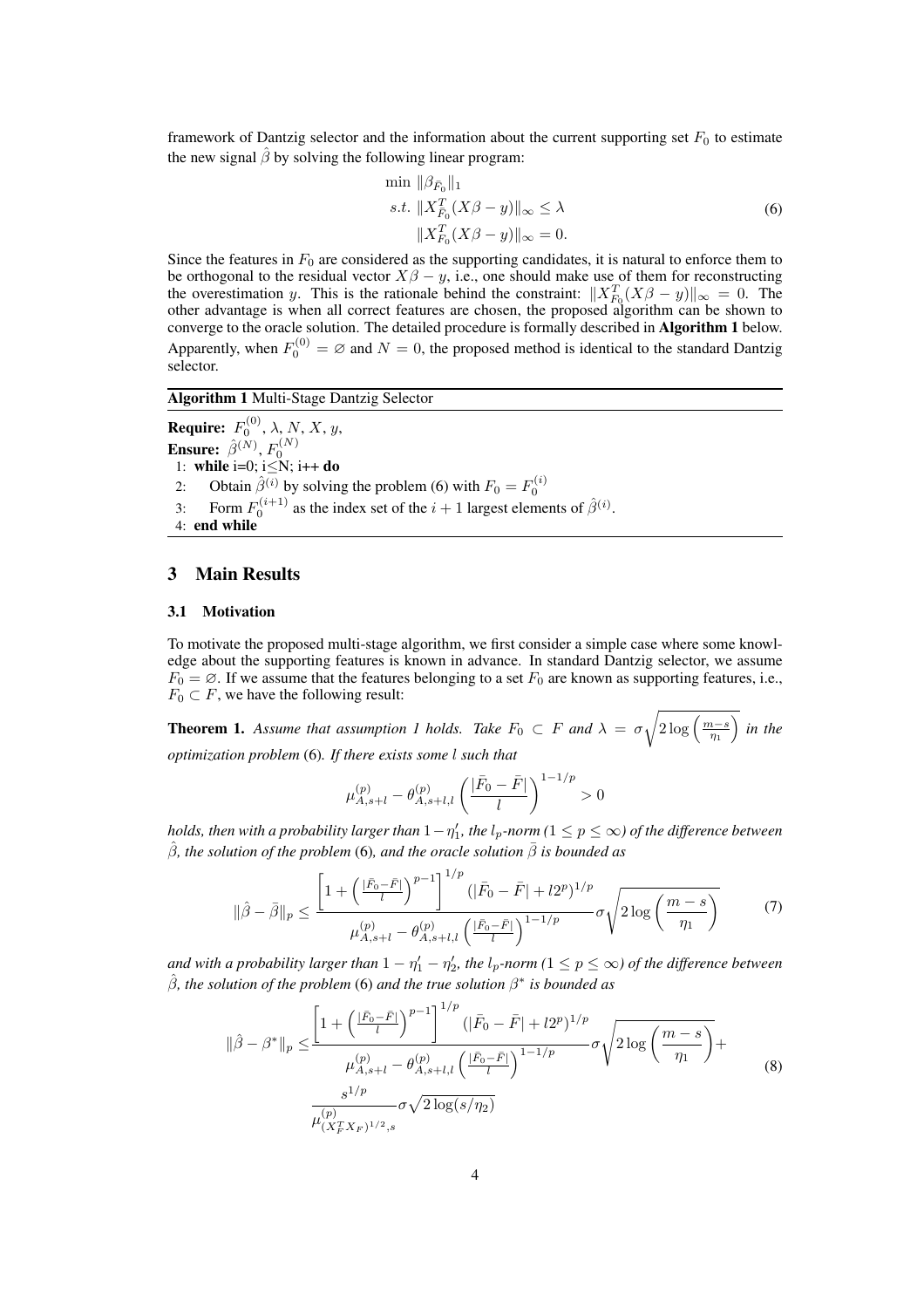It is clear that both bounds (for any  $1 \leq p \leq \infty$ ) are monotonically increasing with respect to the value of  $|\bar{F}_0 - \bar{F}|$ . In other words, the larger  $F_0$  is, the lower these bounds are. This coincides with our motivation that more knowledge about the supporting features can lead to a better signal estimation. Most related literatures directly estimate the bound of  $\|\hat{\beta} - \beta^*\|_p$ . Since  $\beta^*$  may not be a feasible solution of problem (6), it is not easy to directly estimate the distance between  $\hat{\beta}$  and  $\beta^*$ .

The bound in the inequality (8), which consists of two terms. Since  $m \gg n \geq s$ , we have  $2\log((m-s)/\eta_1) \gg \sqrt{2\log(s/\eta_2)}$  if  $\eta_1 \approx \eta_2$ . When  $p=2$ , the following holds:

$$
\mu_{A,s+l}^{(2)} - \theta_{A,s+l,l}^{(2)} \left( \frac{|\bar{F}_0 - \bar{F}|}{l} \right)^{1-1/2} \leq \mu_{(X_F^T X_F)^{1/2},s}^{(2)}
$$

since

$$
\mu^{(2)}_{A,s+l} \leq \mu^{(2)}_{A,s} \leq \mu^{(2)}_{X^T_{F}X_{F},s} \leq \mu^{(2)}_{(X^T_{F}X_{F})^{1/2},s}.
$$

From the analysis in the next section, we can see that the first term is the upper bound of the distance from the optimizer to the oracle solution  $\|\hat{\beta} - \bar{\beta}\|_p$  and the second term is the upper bound of the distance from the oracle solution to the true solution  $\|\bar{\beta} - \beta^*\|_p$ . Thus, the first term might be much larger than the second term.

### 3.2 Comparison with Dantzig Selector

We first compare our estimation bound with the one in [7] for  $p = 2$ . For convenience of comparison, we rewrite the theorem in [7] equivalently as:

**Theorem 2.** Suppose  $\beta \in \mathbb{R}^m$  is any s-sparse vector of parameters obeying  $\delta_{2s} + \theta_{A,s,2s}^{(2)} < 1$ . *Setting*  $\lambda_p = \sigma$  $_{\rm \nu}^{\rm \nu}$  $\sqrt{2\log(m/\eta)}$  (0 <  $\eta \leq 1$ ), with a probability at least  $1 - \eta(\pi \log m)^{-1/2}$ , the *solution of the standard Dantzig selector*  $\hat{\beta}_D$  *obeys* 

$$
\|\hat{\beta}_D - \beta^*\|_2 \le \frac{4}{1 - \delta_{2s} - \theta_{A,s,2s}^{(2)}} s^{1/2} \sigma \sqrt{2 \log(m/\eta)},
$$
\n(9)

where  $\delta_{2s} = \max(\rho_{A,2s}^{(2)} - 1, 1 - \mu_{A,2s}^{(2)})$  $_{A,2s}^{(2)}$ .

Theorem 1 also implies a bound estimation result for Dantzig selector by letting  $F_0 = \emptyset$  and  $p = 2$ . Specifically, we set  $F_0 = \emptyset$ ,  $N = 0$ , and  $\lambda = \sigma \sqrt{2 \log \left( \frac{m-s}{\eta_1} \right)}$  $\frac{1}{\sqrt{2}}$ in the multi-stage method, and set  $p = 2$ ,  $l = s$ ,  $\eta_1 = \frac{m-s}{m}\eta$ , and  $\eta_2 = \frac{s}{m}\eta$  for a convenient of comparison with Theorem 1. If follows that with probability larger than  $1 - \eta(\pi \log m)^{-1/2}$ , the following bound holds:  $\overline{\phantom{a}}$  $\mathbf{r}$ 

$$
\|\hat{\beta} - \beta^*\|_2 \le \left(\frac{\sqrt{10}}{\mu_{A,2s}^{(2)} - \theta_{A,2s,s}^{(2)}} + \frac{1}{\mu_{(X_F^T X_F)^{1/2},s}^{(2)}}\right) s^{1/2} \sigma \sqrt{2 \log(m/\eta)}. \tag{10}
$$

It is easy to verify that

$$
1-\delta_{2s}-\theta^{(2)}_{A,s,2s}\leq \mu^{(2)}_{A,2s}-\theta^{(2)}_{A,2s,s}\leq \mu^{(2)}_{A,2s}\leq \mu^{(2)}_{(X_F^TX_F),s}=\left(\mu^{(2)}_{(X_F^TX_F)^{1/2},s}\right)^2\leq \mu^{(2)}_{(X_F^TX_F)^{1/2},s}\leq 1.
$$

Thus, the bound in (10) is comparable to the one in (9). In the following, we compare the performance bound of the proposed multi-stage method  $(N > 0)$  with the one in (10).

### 3.3 Feature Selection

The estimation bounds in Theorem 1 assume that a set  $F_0$  is given. In this section, we show how the supporting set can be estimated. Similar to previous work [5, 19],  $|\beta_j^*|$  for  $j \in F$  is required to be larger than a threshold value. As is clear from the proof in the next section, the threshold value mainly depends on the value of  $\|\hat{\beta} - \beta^*\|_{\infty}$ . We essentially employ the result with  $p = \infty$  in Theorem 1 to estimate the threshold value. In the following, we first consider the simple case when  $N = 0$ . We have shown in the last section that the estimation bound in this case is similar to the one for Dantzig selector.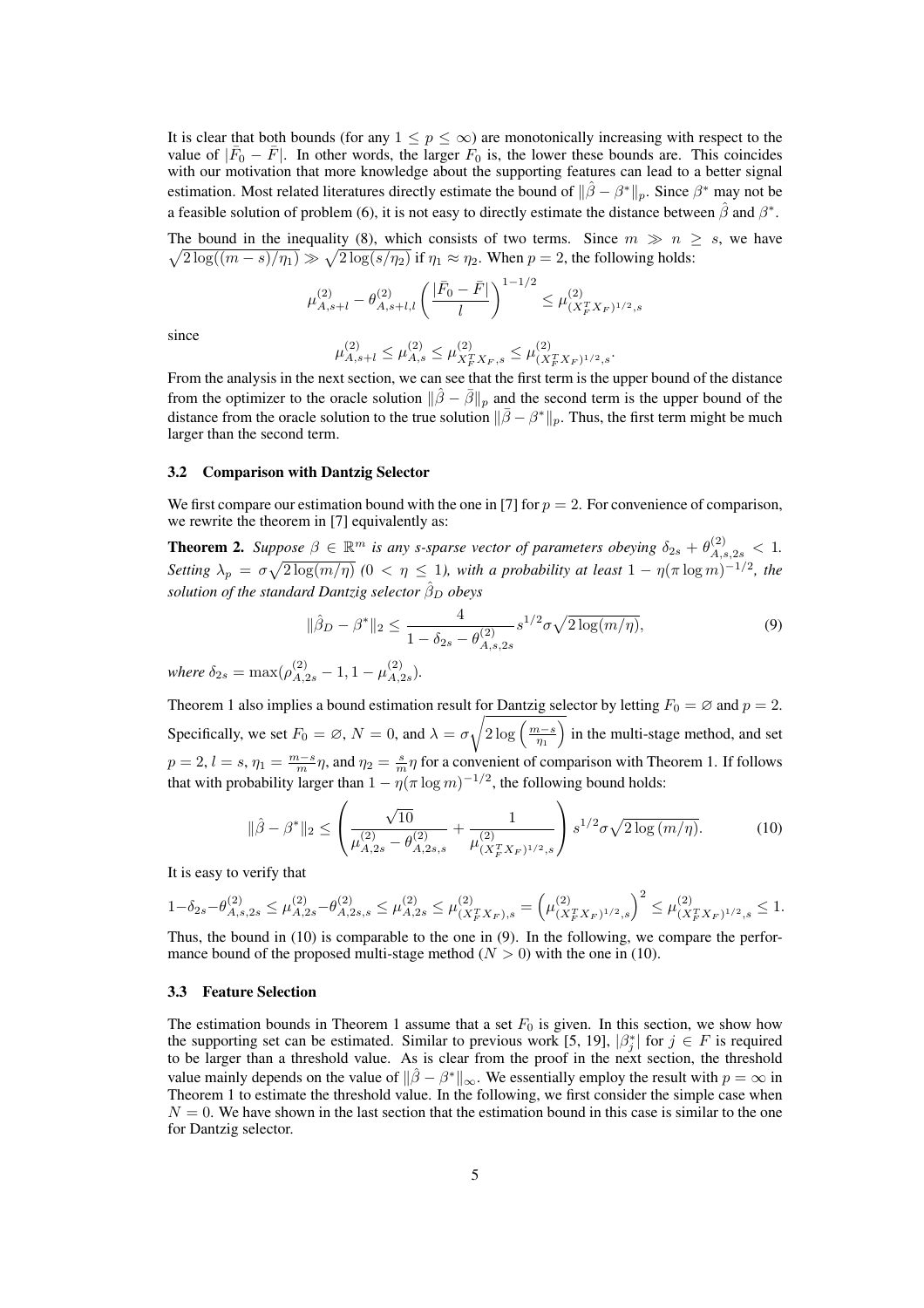**Theorem 3.** *Under the assumption 1, if there exists an index set J such that*  $|\beta_j^*| > \alpha_0$  *for any* j ∈ J *and there exists a nonempty set*

$$
\Omega = \{ l \mid \mu_{A,s+l}^{(\infty)} - \theta_{A,s+l,l}^{(\infty)} \left( \frac{s}{l} \right) > 0 \}
$$

*where*

$$
\alpha_0 = 4 \min_{l \in \Omega} \frac{\max\left(1, \frac{s}{l}\right)}{\mu_{A,s+l}^{(\infty)} - \theta_{A,s+l,l}^{(\infty)}\left(\frac{s}{l}\right)} \sigma \sqrt{2 \log\left(\frac{m-s}{\eta_1}\right)} + \frac{1}{\mu_{(X_F^T X_F)^{1/2},s}^{(\infty)}} \sigma \sqrt{2 \log(s/\eta_2)},
$$

*then taking*  $F_0 = \emptyset$ ,  $N = 0$ ,  $\lambda = \sigma$  $\sqrt{2\log\left(\frac{m-s}{\eta_1}\right)}$ *into the problem* (6) *(equivalent to Dantzig*  $s$ elector), the largest  $|J|$  elements of  $\hat\beta_{std}$  (or  $\hat\beta^{(0)}$ ) belong to  $F$  with probability larger than  $1-\eta'_1-\eta'_2$  $\eta'_{2}$ .

The theorem above indicates that under the given condition, if  $\min_{j \in J} |\beta_j^*| > \mathcal{O}(\sigma \sqrt{\log m})$  (assuming that there exists  $l \geq s$  such that  $\mu_{A,s+l}^{(\infty)} - \theta_{A,s+l,l}^{(\infty)}$  ( $\frac{s}{l}$ ) ¢  $>$  0), then with high probability the selected  $|J|$  features by Dantzig selector belong to the true supporting set. In particular, if  $|J| = s$ , then the consistency of feature selection is achieved. The result above is comparable to the ones for other feature selection algorithms, including LASSO [5, 22], greedy least squares regression [16, 8, 19], two stage LASSO [20], and adaptive forward-backward greedy algorithm [18]. In sion [16, 8, 19], two stage LASSO [20], and adaptive forward-backward greedy algorithm [18]. In<br>all these algorithms, the condition  $\min_{j \in F} |\beta_j^*| \geq C \sigma \sqrt{\log m}$  is required, since the noise level is  $\mathcal{O}(\sigma\sqrt{\log m})$  [18]. Because C is always a coefficient in terms of the covariance matrix  $XX<sup>T</sup>$  (or the feature matrix  $X$ ), it is typically treated as a constant term; see the literature listed above.

Next, we show that the condition  $|\beta_j^*| > \alpha_0$  in Theorem 3 can be relaxed by the proposed multi-stage procedure with  $N > 0$ , as summarized in the following theorem:

Theorem 4. *Under the assumption 1, if there exists a nonempty set*

$$
\Omega = \{ l \mid \mu_{A,s+l}^{(\infty)} - \theta_{A,s+l,l}^{(\infty)} \left( \frac{s}{l} \right) > 0 \}
$$

and there exists a set  $J$  such that  $|supp_{\alpha_i}(\beta_j^*)| > i$  holds for all  $i \in \{0, 1, ..., |J| - 1\}$ , where

$$
\alpha_i = 4 \min_{l \in \Omega} \frac{\max\left(1, \frac{s-i}{l}\right)}{\left\{\mu_{A,s+l}^{(\infty)} - \theta_{A,s+l,l}^{(\infty)}\left(\frac{s-i}{l}\right)\right\}} \sigma \sqrt{2 \log\left(\frac{m-s}{\eta_1}\right)} + \frac{1}{\mu_{(X_F^T X_F)^{1/2},s}^{(\infty)}} \sigma \sqrt{2 \log(s/\eta_2)},
$$

*then taking*  $F_0^{(0)} = \varnothing$ ,  $\lambda = \sigma \sqrt{2 \log \left( \frac{m-s}{\eta_1} \right)}$ *and*  $N = |J| - 1$  *into* **Algorithm** *1, the solution after* N iterations satisfies  $F_0^{(N)} \subset F$  (i.e.  $|J|$  correct features are selected) with probability larger than  $1 - \eta'_1 - \eta'_2.$ 

Assume that one aims to select N correct features by the standard Dantzig selector and the multistage method. These two theorems show that the standard Dantzig selector requires that at least N of  $\overline{[\beta_j^*]}$ 's with  $j \in F$  are larger than the threshold value  $\alpha_0$ , while the proposed multi-stage method requires that at least i of the  $|\beta_j^*|$ 's are larger than the threshold value  $\alpha_{i-1}$ , for  $i = 1, \cdots, N$ . Since  $\{\alpha_i\}$  is a strictly decreasing sequence satisfying for some  $l \in \Omega$ ,

$$
\alpha_{i-1} - \alpha_i > \frac{4\theta_{A,s+l,l}^{(\infty)}}{l\left(\mu_{A,s+l}^{(\infty)} - \theta_{A,s+l,l}^{(\infty)}\left(\frac{s-i}{l}\right)\right)^2} \sigma \sqrt{2\log\left(\frac{m-s}{\eta_1}\right)},
$$

the proposed multi-stage method requires a strictly weaker condition for selecting  $N$  correct features than the standard Dantzig selector.

## 3.4 Signal Recovery

In this section, we derive the estimation bound of the proposed multi-stage method by combing results from Theorems 1, 3, and 4.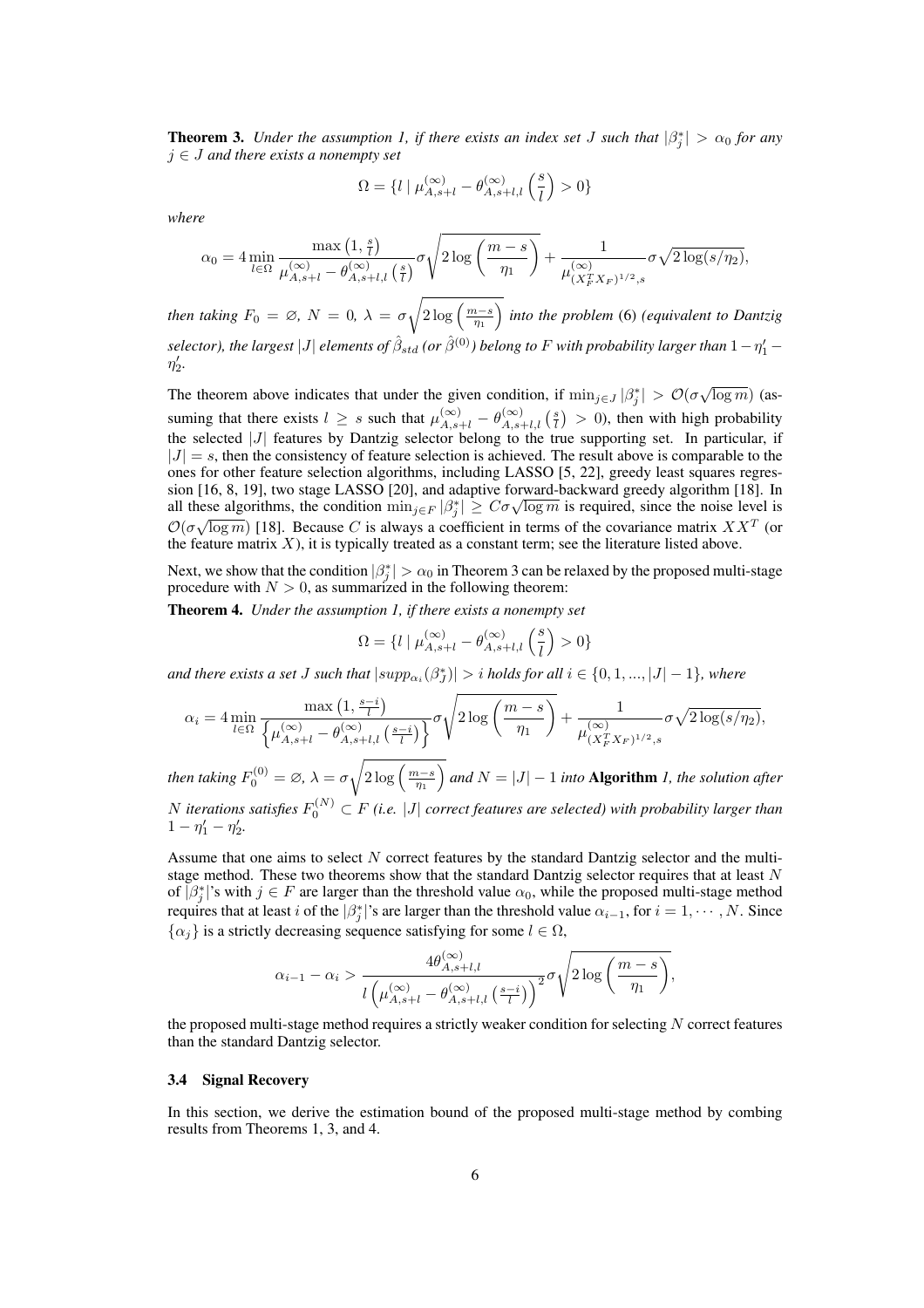Theorem 5. *Under the assumption 1, if there exists* l *such that*

$$
\mu^{(\infty)}_{A,s+l}-\theta^{(\infty)}_{A,s+l,l}\left(\frac{s}{l}\right)>0\quad and\quad \mu^{(p)}_{A,2s}-\theta^{(p)}_{A,2s,s}>0,
$$

and there exists a set *J* such that  $|supp_{\alpha_i}(\beta_j^*)| > i$  holds for all  $i \in \{0, 1, ..., |J| - 1\}$ , where the αi*'s are defined in Theorem 4, then*  $\overline{\phantom{a}}$ 

*(1) taking*  $F_0 = \emptyset$ ,  $N = 0$  *and*  $\lambda = \sigma$  $\sqrt{2\log\left(\frac{m-s}{\eta_1}\right)}$ *into* Algorithm *1, with probability larger than*  $1 - \eta'_1 - \eta'_2$ , the solution of the Dantzig selector  $\hat{\beta}_D$  (i.e,  $\hat{\beta}^{(0)}$ ) obeys:

$$
\|\hat{\beta}_D - \beta^*\|_p \le \frac{(2^{p+1} + 2)^{1/p} s^{1/p}}{\mu_{A,2s}^{(p)} - \theta_{A,2s,s}^{(p)}} \sigma \sqrt{2 \log\left(\frac{m-s}{\eta_1}\right)} + \frac{s^{1/p}}{\mu_{(X_F^T X_F)^{1/2},s}^{(p)}} \sigma \sqrt{2 \log(s/\eta_2)}; \quad (11)
$$

*(2) taking*  $F_0 = \emptyset$ ,  $N = |J|$  *and*  $\lambda = \sigma$  $\sqrt{2\log\left(\frac{m-s}{\eta_1}\right)}$  $\overline{a}$ *into* Algorithm *1, with probability larger than*  $1 - \eta'_1 - \eta'_2$ , the solution of the multi-stage method  $\hat{\beta}_{mul}$  (i.e.,  $\hat{\beta}^{(N)}$ ) obeys:

$$
\|\hat{\beta}_{mul} - \beta^*\|_p \le \frac{(2^{p+1} + 2)^{1/p} (s - N)^{1/p}}{\mu_{A,2s - N}^{(p)} - \theta_{A,2s - N,s - N}^{(p)}} \sigma \sqrt{2 \log \left(\frac{m - s}{\eta_1}\right)} + \frac{s^{1/p}}{\mu_{(X_F^T X_F)^{1/2},s}^p} \sigma \sqrt{2 \log(s/\eta_2)}.
$$
\n(12)

Similar to the analysis in Theorem 1, the first term (i.e., the distance from  $\hat{\beta}$  to the oracle solution  $\hat{\beta}$ ) dominates in the estimated bounds. Thus, the performance of the multi-stage method approximately dominates in the estimated bounds. Thus, the performance of the multi-stage method approximately<br>improved the standard Dantzig selector from  $Cs^{1/p}\sqrt{\log m\sigma}$  to  $C(s - N)^{1/p}\sqrt{\log m\sigma}$ . When  $p = 2$ , our estimation has the same order as the greedy least squares regression algorithm [19] and the adaptive forward-backward greedy algorithm [18].

#### 3.5 The Oracle Solution

The oracle solution is the minimum-variance unbiased estimator of the true solution given the noisy observation. We show in the following theorem that the proposed method can obtain the oracle solution with high probability under certain conditions:

**Theorem 6.** *Under the assumption 1, if there exists l such that*  $\mu_{A,s+l}^{(\infty)} - \theta_{A,s+l,l}^{(\infty)}$  ( $\frac{s-i}{l}$ ¢ > 0*, and the supporting set*  $F$  *of*  $\beta^*$  *satisfies*  $|supp_{\alpha_i}(\beta_F^*)| > i$  *for all*  $i \in \{0, 1, ..., s-1\}$ *, where the*  $\alpha_i$ *'s*  $\alpha$ *re defined in Theorem 4, then taking*  $F_0 = \varnothing$ *,*  $N = s$  *and*  $\lambda = \sigma$  $\frac{1}{\sqrt{2 \log \left(\frac{m-s}{\eta_1}\right)}}$  $\overline{a}$ *into* Algorithm *1, the oracle solution can be achieved, i.e.*  $F_0^{(N)} = F$  *and*  $\hat{\beta}^{(N)} = \bar{\beta}$  *with probability larger than*  $1 - \eta'_1 - \eta'_2.$ 

The theorem above shows that when the nonzero elements of the true coefficients vector  $\beta^*$  are large enough, the oracle solution can be achieved with high probability.

## 4 Simulation Study

We have performed simulation studies to verify our theoretical analysis. Our comparison includes two aspects: signal recovery accuracy and feature selection accuracy. The signal recovery accuracy is measured by the relative signal error:  $SRA = ||\hat{\beta} - \beta^*||_2/||\beta^*||_2$ , where  $\hat{\beta}$  is the solution of a specific algorithm. The feature selection accuracy is measured by the percentage of correct features selected:  $FSA = |\hat{F} \cap F|/|F|$ , where  $\hat{F}$  is the estimated feature candidate set.

We generate an  $n \times m$  random matrix X. Each element of X follows an independent standard Gaussian distribution  $N(0, 1)$ . We then normalize the length of the columns of X to be 1. The s−sparse original signal  $\beta^*$  is generated with s nonzero elements independently uniformly distributed from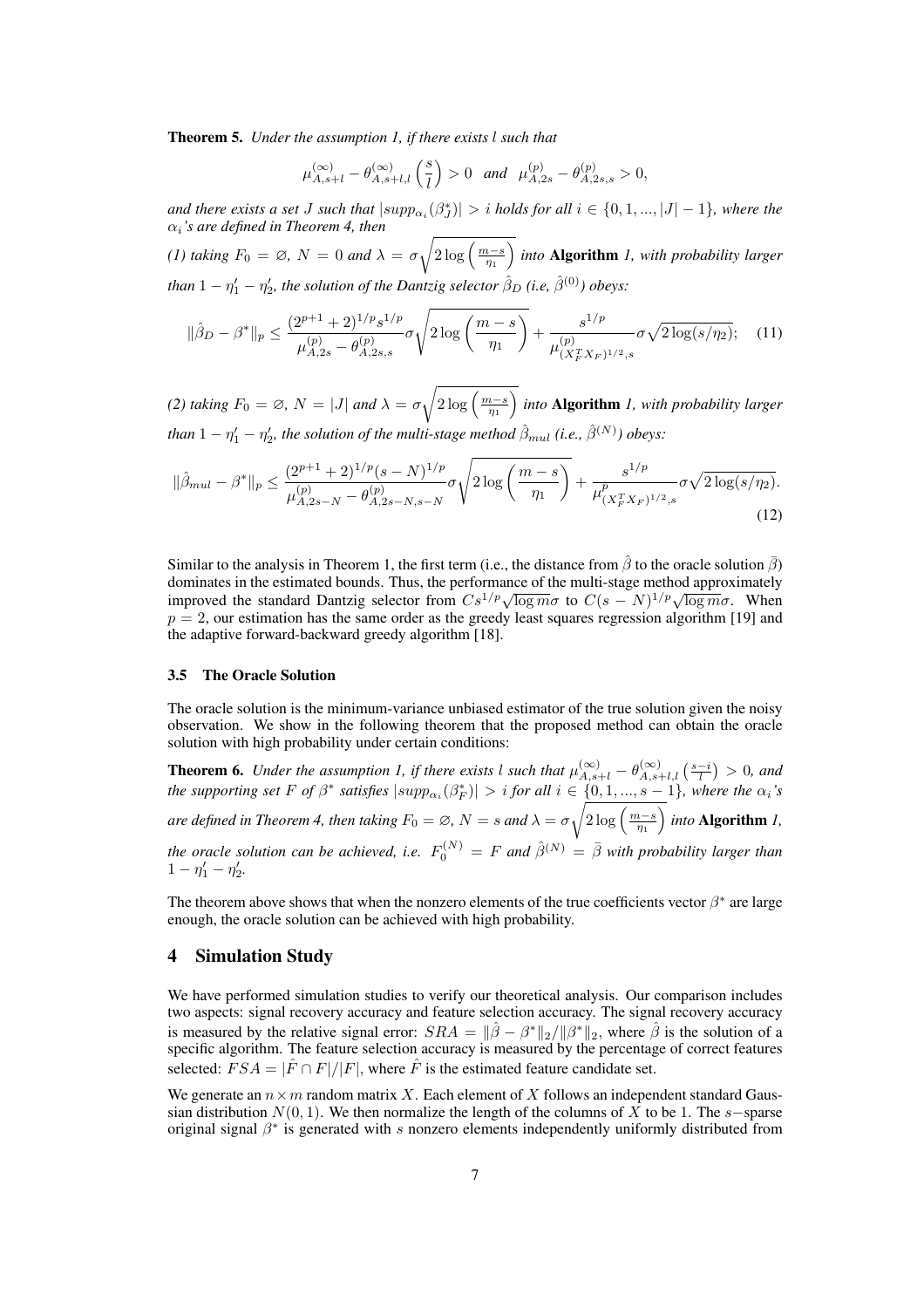

Figure 1: Numerical simulation. We compare the solutions of the standard Dantzig selector method  $(N = 0)$ , the proposed method for different values of N, and the oracle solution. The SRA and F SA comparisons are reported on the top row and the bottom row, respectively. The starting point of each curve records the  $SRA$  (or  $FSA$ ) value of the standard Dantzig selector method; the ending point records the value of the oracle solution; the middle part of each curve records the results by the proposed method for different values of N.

 $[-10, 10]$ . We for y by  $y = X\beta^* + \epsilon$ , where the noise vector  $\epsilon$  is generated by the Gaussian distribution  $N(0, \sigma^2 I)$ . For a fair comparison, we choose the same  $\lambda = \sigma \sqrt{2 \log m}$  in both algorithms. The following experiments are repeated 20 times and we report their average performance.

We run the proposed algorithm with  $F_0^{(0)} = \varnothing$  and output the  $\hat{\beta}^{(N)}$ 's. Note that the solution of the standard Dantzig selector algorithm is equivalent to  $\hat{\beta}^{(0)}$  with  $N = 0$ . We report the SRA curve of  $\hat{\beta}^{(N)}$  with respect to N in the top row of Figure 1. Based on  $\hat{\beta}^{(N)}$ , we compute the supporting set  $\hat{F}^{(N)}$  as the index of the N largest entries in  $\hat{\beta}^{(N)}$ . Note that the supporting set we compute here is different from the supporting set  $\hat{F}_0^{(N)}$  which only contains the N largest feature indexes. The bottom row of Figure 1 shows the  $FS\overline{A}$  curve with respect to N. We can observe from Figure 1 that 1) the multi-stage method obtains a solution with a smaller distance to the original signal than the standard Dantzig selector method; 2) the multi-stage method selects a larger percentage of correct features than the standard Dantzig selector method; 3) the multi-stage method can achieve the oracle solution. Overall, the recovery accuracy curve increases with an increasing value of  $N$  and the feature selection accuracy curve is decreasing with an increasing value of N.

## 5 Conclusion

In this paper, we propose a multi-stage Dantzig selector method which iteratively selects the supporting features and recovers the original signal. The proposed method makes use of the information of supporting features to estimate the signal and simultaneously makes use of the information of the estimated signal to select the supporting features. Our theoretical analysis shows that the proposed method improves upon the standard Dantzig selector in both signal recovery and supporting feature selection. The final numerical simulation validates our theoretical analysis.

Since the multi-stage procedure can improve the Dantzig selector, one natural question is whether the analysis can be extended to other related techniques such as LASSO. The two-stage LASSO has been shown to outperform the standard LASSO. We plan to extend our analysis for multi-stage LASSO in the future. In addition, we plan to improve the proposed algorithm by adopting stopping rules similar to the ones recently proposed in [3, 19, 21].

#### Acknowledgments

This work was supported by NSF IIS-0612069, IIS-0812551, CCF-0811790, IIS-0953662, and NGA HM1582-08-1-0016.